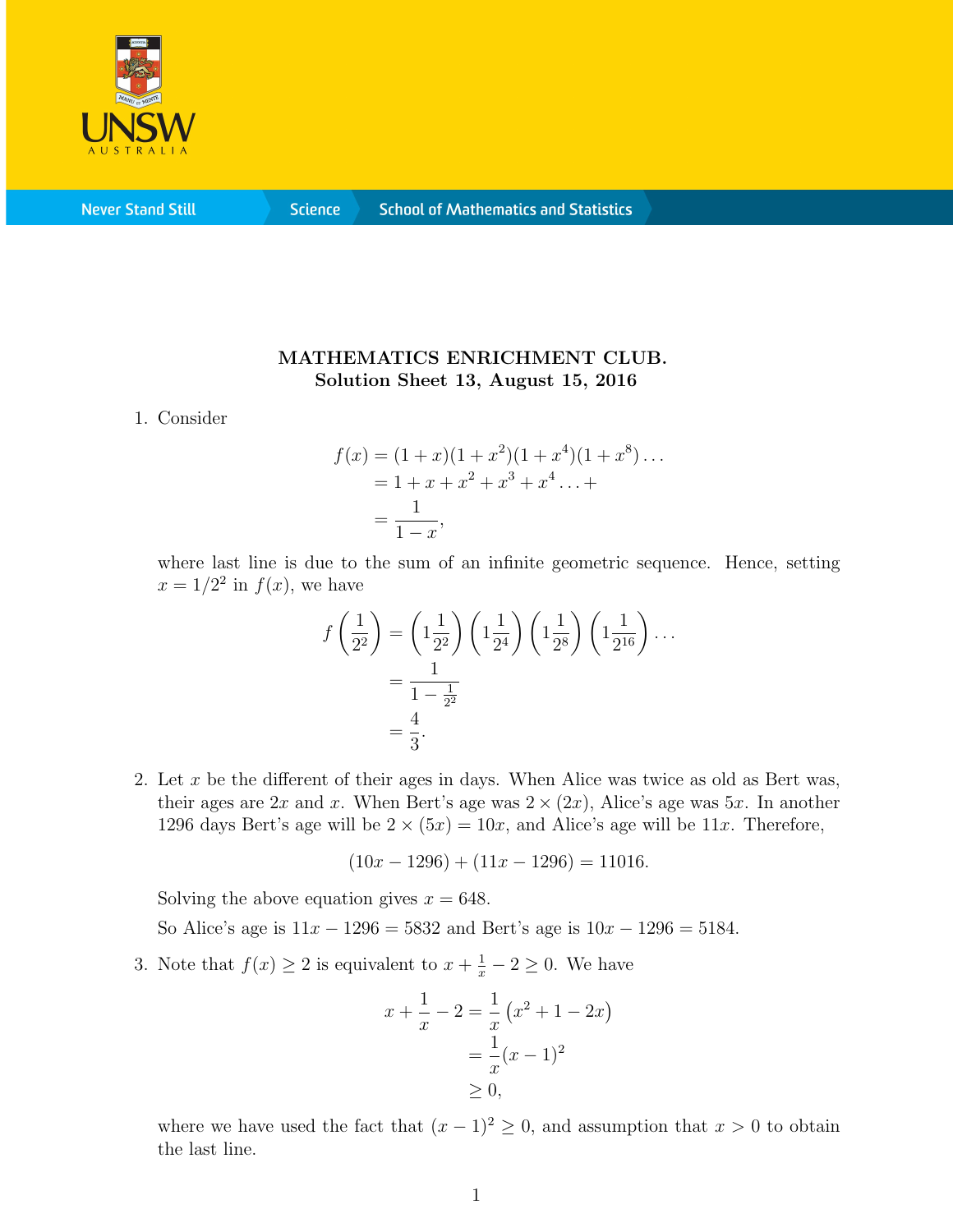4. Since  $2^x = 6^{-z}$ , we have

<span id="page-1-0"></span>
$$
2 = 6^{-\frac{z}{x}}.\t(1)
$$

Similarly, since  $3^y = 6^{-z}$ , we have

<span id="page-1-1"></span>
$$
3 = 6^{-\frac{z}{y}}.\t(2)
$$

Therefore, combining [\(1\)](#page-1-0) and [\(2\)](#page-1-1), we have

$$
6 = 2 \times 3 = 6^{-\frac{z}{x}} \times 6^{-\frac{z}{y}} = 6^{-\frac{z}{x} - \frac{z}{y}}.
$$

In particular,

$$
1 = -\frac{z}{x} - \frac{z}{y},
$$

so that

$$
\frac{1}{x} + \frac{1}{y} + \frac{1}{z} = 0.
$$

5. The solution is 89. This can be obtain by using binomial expansion carefully. Alternatively, note that

$$
\frac{\left(\frac{1+\sqrt{5}}{2}\right)^{11}+\left(\frac{1-\sqrt{5}}{2}\right)^{11}}{\sqrt{5}}.
$$

is the  $11^{th}$  term of the Fibonacci number, see [https://en.wikipedia.org/wiki/](https://en.wikipedia.org/wiki/Fibonacci_number) [Fibonacci\\_number](https://en.wikipedia.org/wiki/Fibonacci_number) or Question sheet 6, 2016.

6. Let x the number of dollars and y the number of cents on the cheque. Note that three times the value of the cheque must be less than \$100.22, which implies  $x < 34$ . Now, we can write the value of the cheque as  $100x + y$  cents, then the amount the bankers gave out was  $3(100x + y) - 22$  cents. Therefore,

$$
100y + x = 3(100x + y) - 22
$$

$$
97y = 299x - 22
$$

$$
97(y - 3x) = 8x - 22.
$$

Hence, using  $x < 34$ 

<span id="page-1-2"></span>
$$
97(y - 3x) = 8x - 22 \le 250.
$$
\n(3)

The LHS equality of [\(3\)](#page-1-2) implies  $y - 3x$  must be even. The RHS inequality implies  $y - 3x \leq 2$ . From this, we conclude that

$$
y - 3x = 2
$$
  

$$
97 \times 2 = 8x - 22.
$$

Solving the above system simultaneously yields  $x = 87$  and  $y = 27$ .